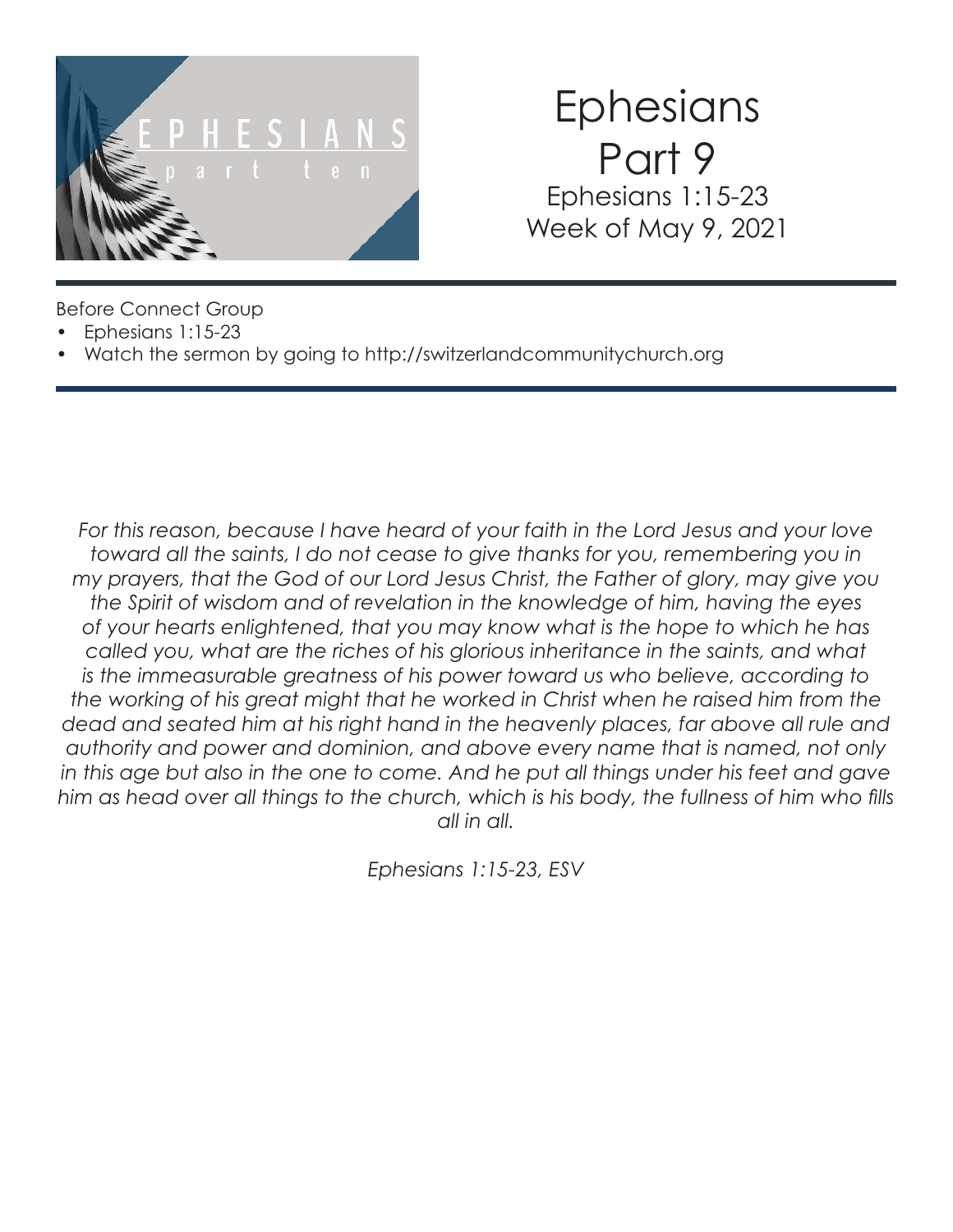## **Sermon Notes**

*In the power of God through Christ, the chains of death have been broken and the power of life shines through.* 

Paul brings us to this text about remembering the Immeasurable greatness of His power. Such a great power that is worked toward us who believe is found first and foremost in the work that He has done "in" Christ. Here Paul wants us to ponder the beauty and power that is centered on Christ as a pattern that will be worked in our lives "in Him." This text tells us (vs. 19b) that the immeasurable greatness of His power that Paul prays we will remember is "according to" is in "proportion"! There is a power at work, as we will survey today, that is a power of Divine work! This is not the great strength of a super hero. This is not some alien who has super "human" strength. This power cannot be described in terms of "human" strength. It is a power that is straight from heaven and Paul claims it is the power that is at work toward you who believe.

#### **The Power of His Resurrection.**

- Ephesians 1:20a.
- The resurrection is a declaration of divine identity.
	- *Romans 1:1-4 Paul, a servant of Christ Jesus, called to be an apostle, set apart for the gospel of God, which he promised beforehand through his prophets in the holy Scriptures, concerning his Son, who was descended from David according to the flesh and was declared to be the Son of God in power according to the Spirit of holiness by his resurrection from the dead, Jesus Christ our Lord,*
	- Death has become the identity marker for all of those who are from this creation.
	- *Romans 5:12 Therefore, just as sin came into the world through one man, and death through sin, and so death spread to all men because all sinned—*
	- If the Cross of Christ were the end, then all would have ended as a tragic story of another one of God's creation oppressed under the ultimate rule of death.
	- The identity marker of the Divine is not death, but life. It is not temporary life, but it is life in abundance. It is life that overwhelms death.
	- This is the power we see in Jesus! The resurrection declares to the whole world "This is the Son of God", not "the son of destruction".
- The resurrection declares power over death.
	- *Acts 2:23-24 this Jesus, delivered up according to the definite plan and foreknowledge of God, you crucified and killed by the hands of lawless men. God raised him up,*  loosing the pangs of death, because it was not possible for him to be held by it.
	- Death tried to consume life. It enjoyed that reign over creation for some time.
	- In the power of God through Christ, the chains of death have been broken and the power of life shines through.
- The resurrection is the power of our faith.
	- *1 Corinthians 15:17-19 And if Christ has not been raised, your faith is futile and you are still in your sins. Then those also who have fallen asleep in Christ have perished. If in Christ we have hope in this life only, we are of all people most to be pitied.*
	- The beginning of your faith is a declaration that Jesus is the Son of the Living God. Which is a declaration of your holding fast to the resurrection of Christ.
	- *1 Corinthians 15:20-27 But in fact Christ has been raised from the dead, the firstfruits of those who have fallen asleep. For as by a man came death, by a man has come also the resurrection of the dead. For as in Adam all die, so also in Christ shall all be made alive. But each in his own order: Christ the firstfruits, then at his coming those*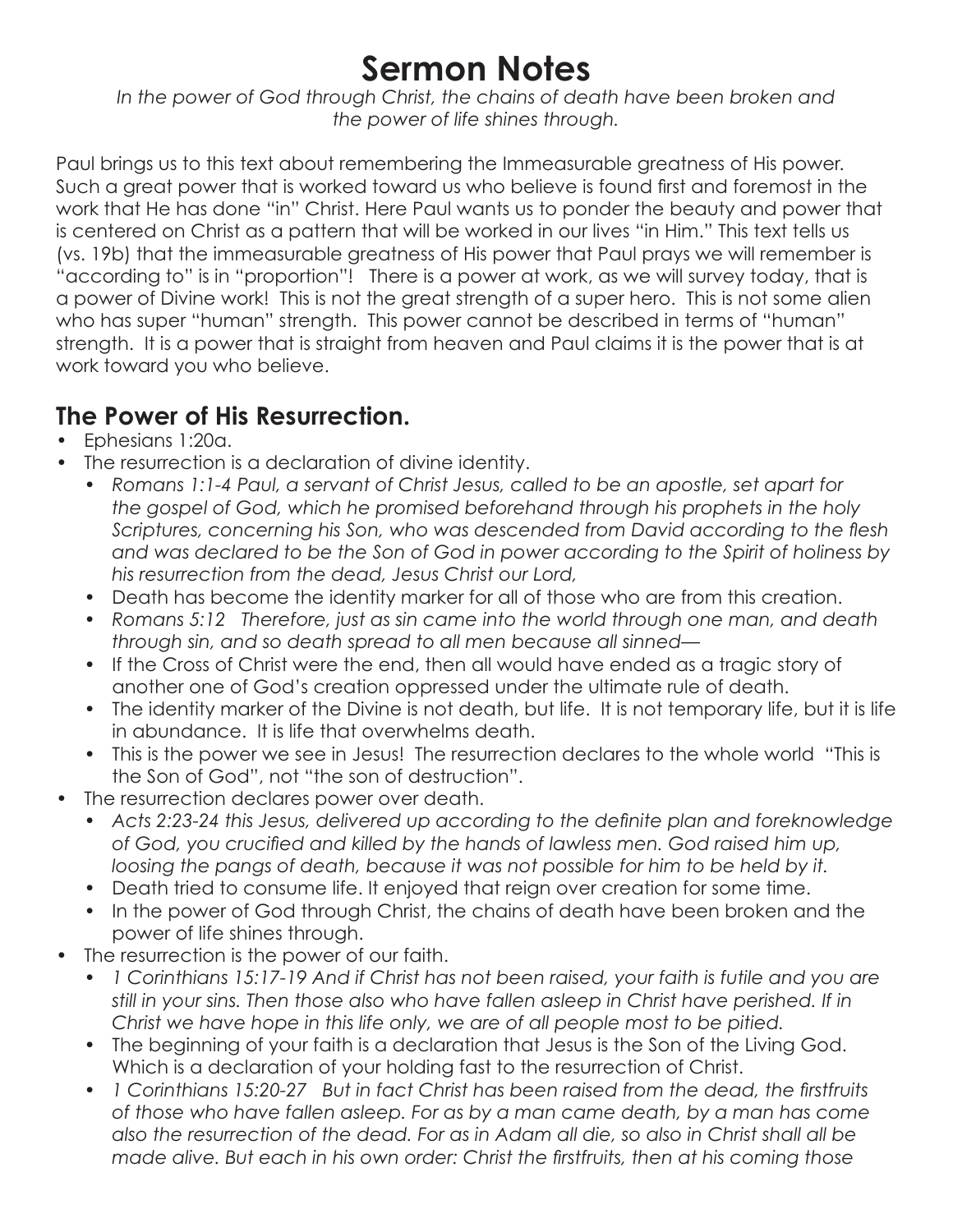*who belong to Christ. Then comes the end, when he delivers the kingdom to God the*  Father after destroying every rule and every authority and power. For he must reign *until he has put all his enemies under his feet. The last enemy to be destroyed is death. For "God has put all things in subjection under his feet."* 

- The power of His resurrection toward you
	- This is the very pattern that follows in the very next section.
	- The Divine identity you have "in Christ" points back to the blessing of adoption (vs. 4-5)
	- The power displayed in you over death: You are a display of the Life of Christ in a world ruled by death.

### **The Glory of His Conquering Victory.**

- Ephesians1:20b-22a
- You see that in Ephesians as well as in 1 Corinthians 15 seem to quote the same language in regards to Christ conquering evil. This language comes from Ps. 110, and Ps. 8 combined.
- *Psalm 110:1 The LORD says to my Lord: "Sit at my right hand, until I make your enemies your footstool."*
- *Psalm 8:5-6 "Yet you have made him a little lower than the heavenly beings*
- and crowned him with glory and honor. You have given him dominion over the works of *your hands; you have put all things under his feet,*
- Seated Him at His right hand
	- This exalted position of Christ is a position that can never be challenged. It is an extension of God's power and authority.
- In the heavenly places
	- This great victory is the source of all the blessings from 1:3 that are poured out on us.
	- This identifies the height of his victories.
- Far above all rule, authority, power, dominion.
	- The first century world believed that there was battle fought every day that secured the rule of Rome by powers that could not be seen.
	- Rome even proclaimed this in writing and inscriptions throughout the empire. Rome had a divine right to rule all the world because the gods had declared it in their victorious battle in the heavens.
	- This was a fight that was happening right now.
- The glory of His conquering victory toward you.
	- The victory that has been won is not just over the ultimate judgment of death. It is over the oppression of any force waging war on you today.
	- This is very important to the thought here in Ephesians. Later, Paul exclaims…
	- *Ephesians 6:12 For we do not wrestle against flesh and blood, but against the rulers, against the authorities, against the cosmic powers over this present darkness, against the spiritual forces of evil in the heavenly places.*
	- The fight you are in right now is a battle against forces that you cannot see. The beauty of the power of Christ's victory is that all enemies have been subdued under His feet.
	- Paul can confidently claim this as a present reality because of the guarantee of the day of redemption.
	- Those here today who are struggling in this life. You are struggling against an enemy who has already lost.
	- There is no power or ruler who has claim over you or this world. This is true with the struggle in your family, at your job, and wherever else you face the conflicting powers arise in you.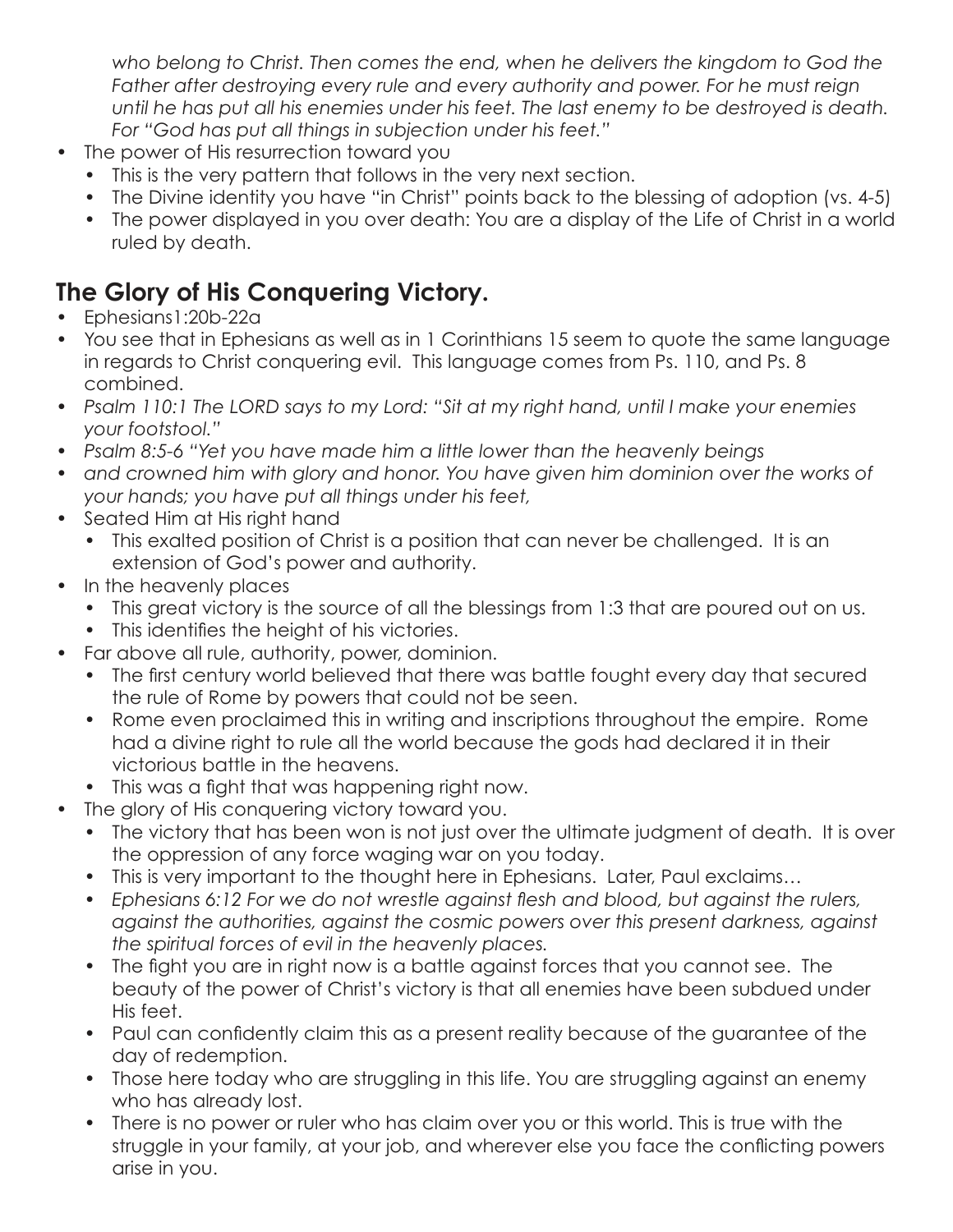The greatest hope we have is to be completely consumed in the power of God through Christ Jesus. The first part of Chapter 1 focused on all of the blessing that flow from being "in Christ." This section focuses on the resurrection and victory of being "in Christ." The old covenant was a covenant between God and man. The covenant we have with God in Christ is a covenant between God in himself. It is a perfect covenant, it is fulfilled in perfect obedience, it is an all-powerful covenant. A covenant of Grace, Love, and Redemption. Are you "in Christ" today?